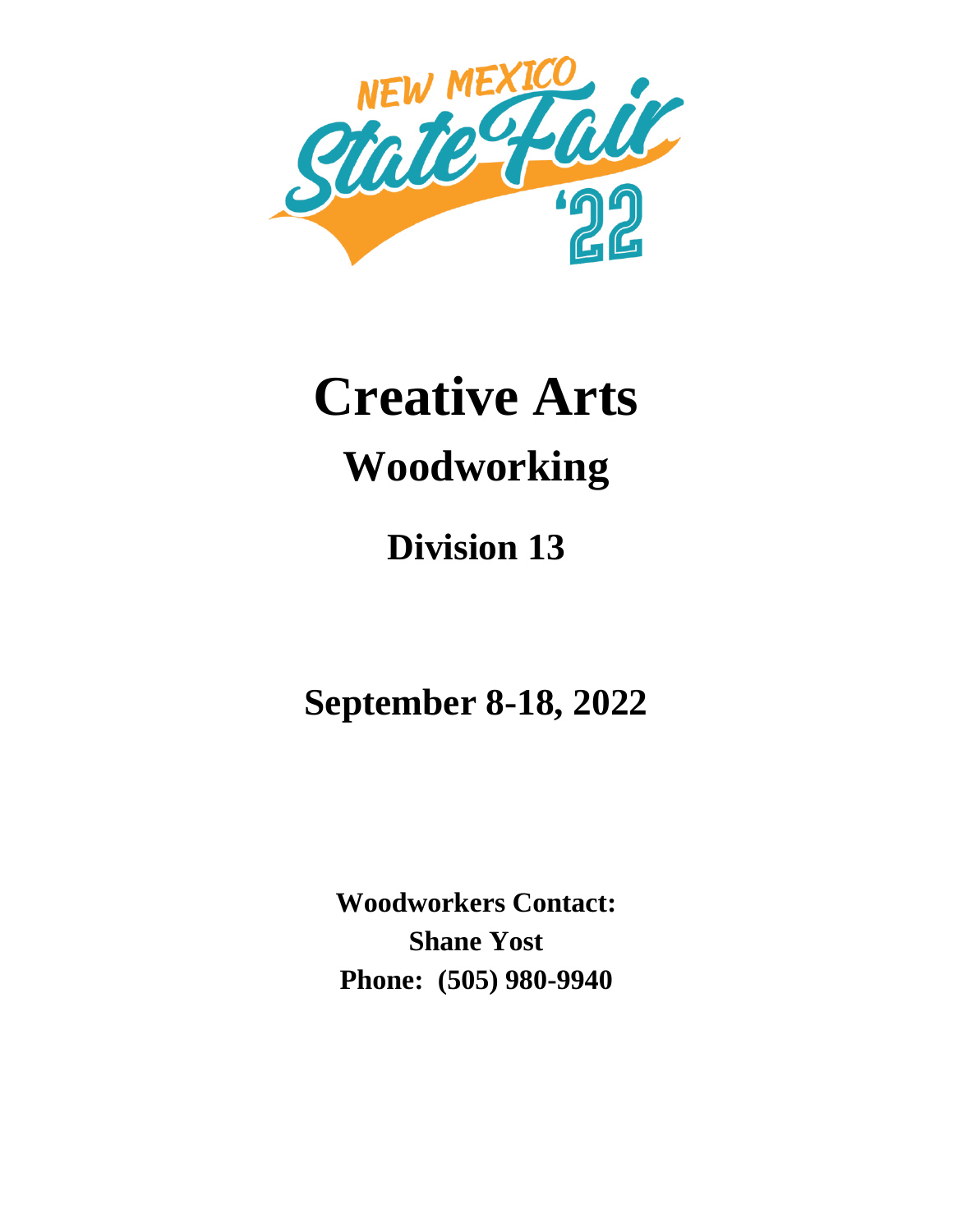# **Entry Dates FRIDAY, AUGUST 26, 2022 9:00 AM to 5:00 PM SATURDAY, AUGUST 27, 2022 9:00 AM to 5:00 PM Entry Fee: \$5.00 Special Rules**

- 1. Entries must be the work of the exhibitors only and must not have been entered in a previous New Mexico State Fair, or any other competition.
- 2. Entries must be predominantly made of wood.
- 3. Judges may reject or reclassify entries. Decisions of the judges are final.
- 4. Entries must be one of a kind; no multiple production items are allowed. Multiple items may be entered only if they are a set (e.g., a pair of end tables) on a space available basis. Small items must be attached to a display or secured in a case.
- 5. If the exhibitors name is on the entry, the exhibitor must conceal it to preserve anonymity during judging. No price tags may be attached.
- 6. Only one entry per class.
- 7. Large items will be displayed in an open area on a space available basis. Models of buildings that require display on a table are limited to 3 x 3 foot footprint.
- 8. Items that require hanging shall have a permanent, secure attachments for hanging.
- 9. Exhibits will be accepted for display only (i.e. not to be judged) on a space available basis.

# **Woodworking Sections 503-507**

| Section $503 -$ Youth      | 17 years and under who have not won a Youth<br>Best of Show Award in previous years                                                                     |
|----------------------------|---------------------------------------------------------------------------------------------------------------------------------------------------------|
| Section 504 – Novice       | One with less than 2 years and have not won a<br>Best of Show as a Novice in a previous yea                                                             |
| Section 505 – Intermediate | One with more than 2 years experience and less<br>than 5 years experience and who have not won<br>Best of Show as an Intermediate in a previous<br>year |